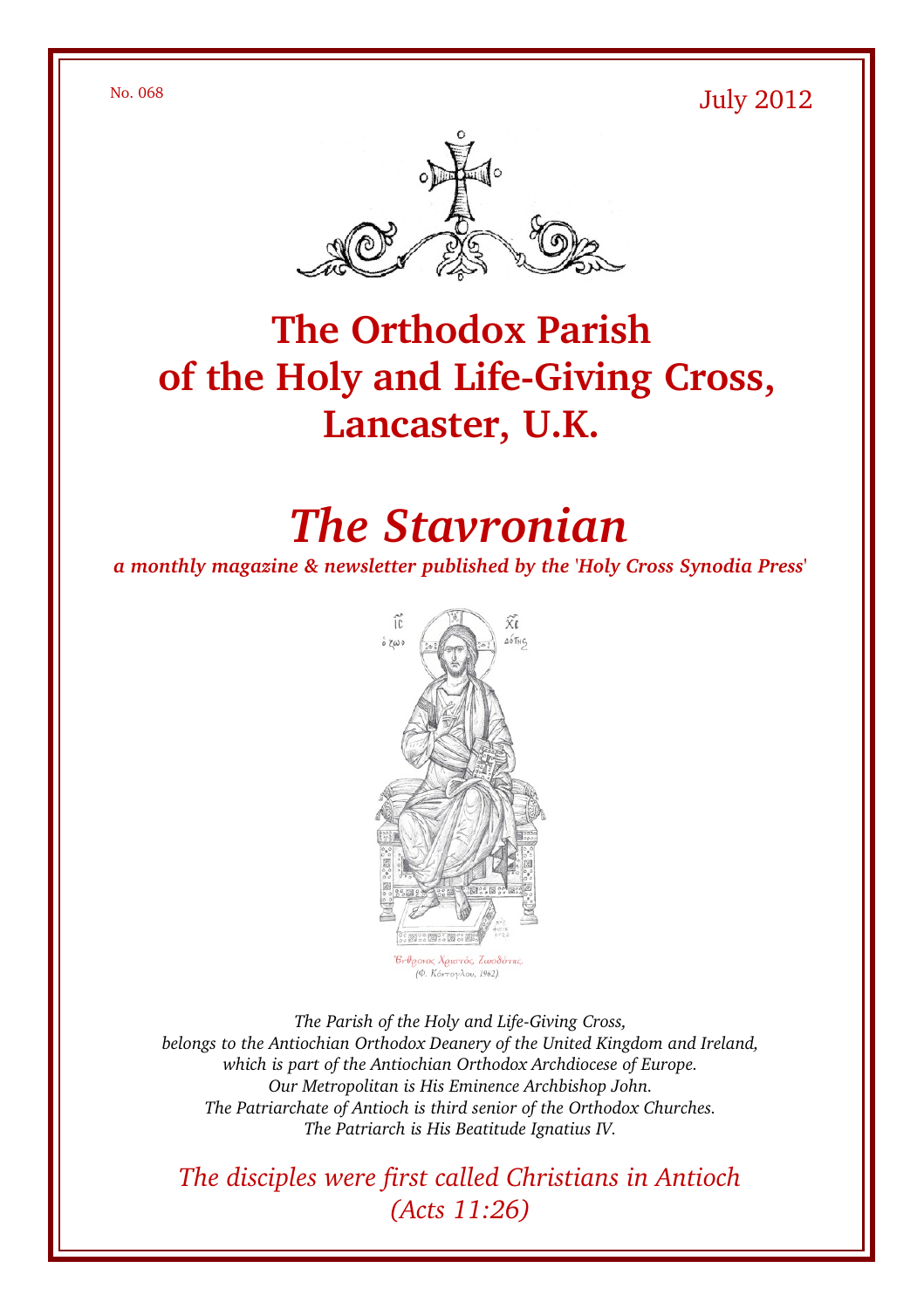#### **CHASING MEMORIALS**

It is important that the Church remembers the departed in her prayers out of love and in and through the Resurrection of Our Lord Jesus Christ. The Church is composed of the living and departed and we attest to this in the Nicene Creed. We are given opportunities throughout the Liturgical Year on Saturdays of Souls, and at anniversaries to do just this. Moreover, before every Holy Liturgy the priest is handed lists of names of those loved ones who the faithful wish to be remembered at the Proskomede, both living and departed.



Apart from our private prayers and Saturdays, the Church has set times to remember the departed, on the day of death, on the third day in remembrance of the Resurrection, on the ninth day so that the soul may be brought to memory with the nine orders of Angels, on the fortieth day as the period of mourning prescribed in the Old Testament and at the anniversary of their falling asleep as their birthday into Life Everlasting. This is why we celebrate the Saints on the days of their falling asleep in Christ.

So it was with this in mind, that I had the opportunity recently to visit the

German War Cemetery at Cannock Chase in my home County of Staffordshire. Set in beautiful wooded countryside nearly 5000 German soldiers, airman and sailors are buried here. It is only 10 miles or so from the National Memorial Arboretum at Alrewas where British Soldiers of recent conflicts are commemorated. It was a poignant moment when, returning to the car park, I went into a smaller graveyard on Cannock Chase where both British and German troops lay side by side.

Christ calls us to pray for all and so that is what we do.

I was moved to write a poem, to reflect on the sacrifice of war and the hope of Resurrection in Christ.

**Isaiah 2:4** *He shall judge between the nations, And rebuke many people; They shall beat their swords into ploughshares, And their spears into pruning hooks; Nation shall not lift up sword against nation, Neither shall they learn war anymore.* 

**John 15:13** *Greater love has no one than this, than to lay down one's life for his friends.* 

It is said "Greater love has no man Than to lay down his life for a friend." Upright trees salute beneath the sun Their branches in solemn homage bend.

Silently is heard the heart torn tears Of an unexpected other, Distant echoes of past greater fears Of a son and a grieving mother.

Young they were, vigorous for the fight, The weapons of politicians, White stones mark their passing into night And their military traditions.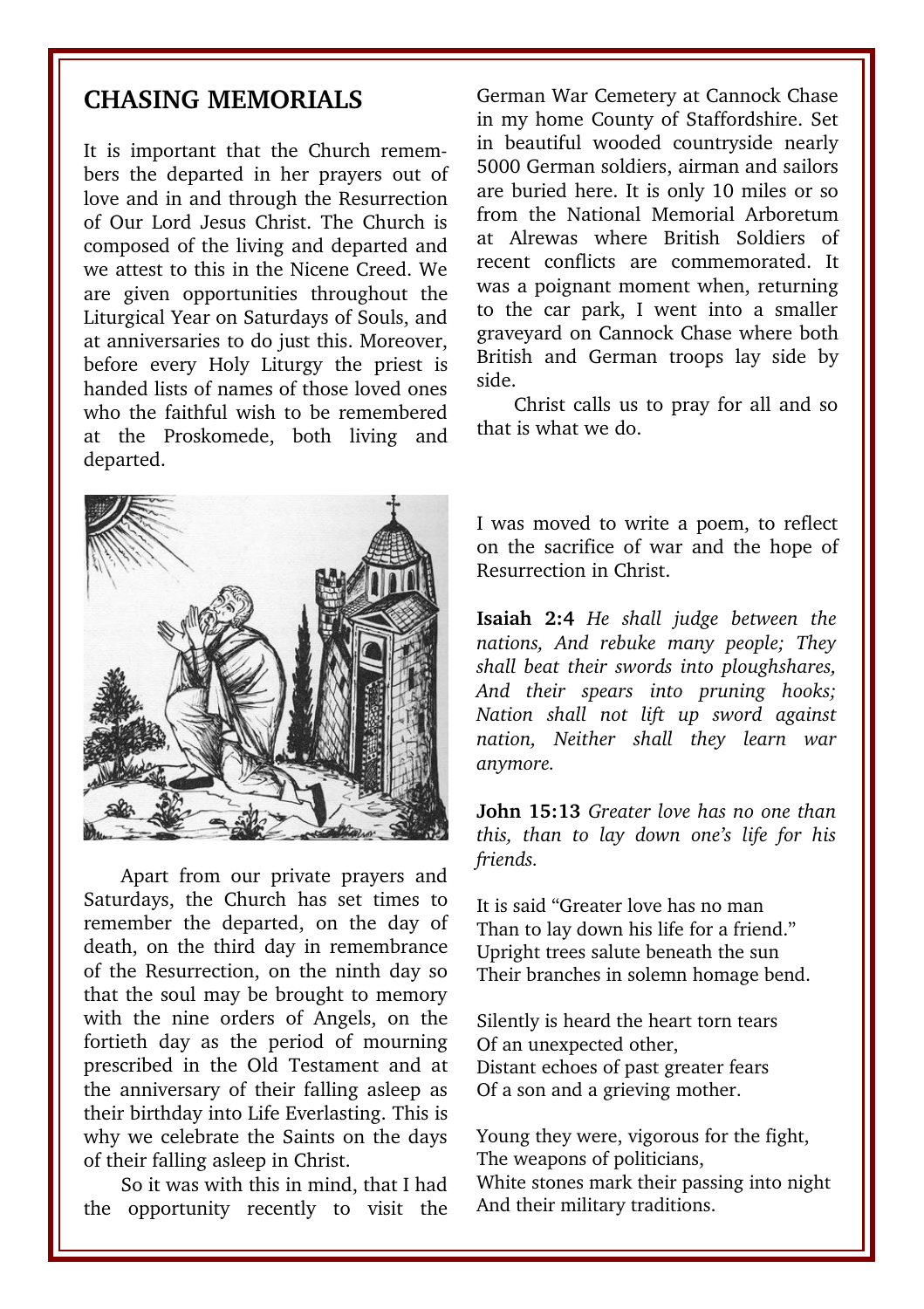Now laid in some distant foreign base Assembled for muster on enemy soil. Here in the verdure of Cannock Chase Life's hope that memorials fail to foil.

Guardian angels circle the graves. Underneath the shadow of the Cross Lie heroes forged of conscripted braves Whilst bird song in trees record their loss.

The air stands still to embrace our prayer. Beyond quiet from the ordered rows The beating of swords into ploughshares As comrades lie at peace with former foes.

> *Fr. Jonathan* June 10, 2012

#### **Kontakion**:

With the Saints give rest, O Christ, to the souls of Thy servants, Where sickness and sorrow are no more, neither sighing, But life everlasting.

---For the Cannock Chase German war cemetery, click [here.](http://en.wikipedia.org/wiki/Cannock_Chase_German_war_cemetery)

For the National Memorial Arboretum, click [here.](http://www.thenma.org.uk/)

#### **ADDING COLOUR TO THE TEXT**

Whilst on one of my trips to the British Museum in London I went to have a look at the Assyrian section. It really does bring the Old Testament to life and paints in vivid colours the black and white texts that refer to Biblical incidents from a theological perspective. The fine carved stone and cuneiform frieze that caught my eye was one of the brutal King Ashurnasirpal 883-860 B.C. of Nimrud in Assyria. He is standing in front of a sacred tree symbolising the Tree of Life. He is paying homage and making a gesture to a god in a winged disc-probably the sungod Shamash (The word for sun in Hebrew and Arabic is almost the same). He holds a ring in one hand which is an ancient symbol of kingship. There are winged spirits on either side of the king. These spirits appear to be anointing the king with oil.

The Assyrian empire exercised considerable power over the Middle East in the  $9<sup>th</sup>$  c. B.C. and had a great influence on her neighbours in terms of religion including that of the kingdom of Israel. It is no coincidence that Ashurnasirpal's brutal reign coincided with that of King Ahab whom the Bible describes as the worst king of Israel.

**I Kings 16,30;** *Now Ahab the son of Omri did evil in the sight of the LORD, more than all who were before him. And it came to pass, as though it had been a trivial thing for him to walk in the sins of Jeroboam the son of Nebat, that he took as wife Jezebel the daughter of Ethbaal, king of the Sidonians; and he went and served Baal and worshipped him. Then he set up an altar for Baal in the temple of Baal, which he had built in Samaria. And Ahab made a wooden image. Ahab did more to provoke the LORD God of Israel to anger than all the kings of Israel who were before him.*

It is Ahab and his pagan wife Jezebel that the prophet Elijah challenges. The parallelism with Adam's disobedience in the book of Genesis where he is forbidden access to the Tree of the Knowledge of good and evil seems clear. Archaeology gives us an added insight and dimension into the stories and symbols that we find in the living world of the Old Testament.

[Ashurnasirpal II on wikipedia](http://en.wikipedia.org/wiki/Ashurnasirpal_II)

*Fr. Jonathan*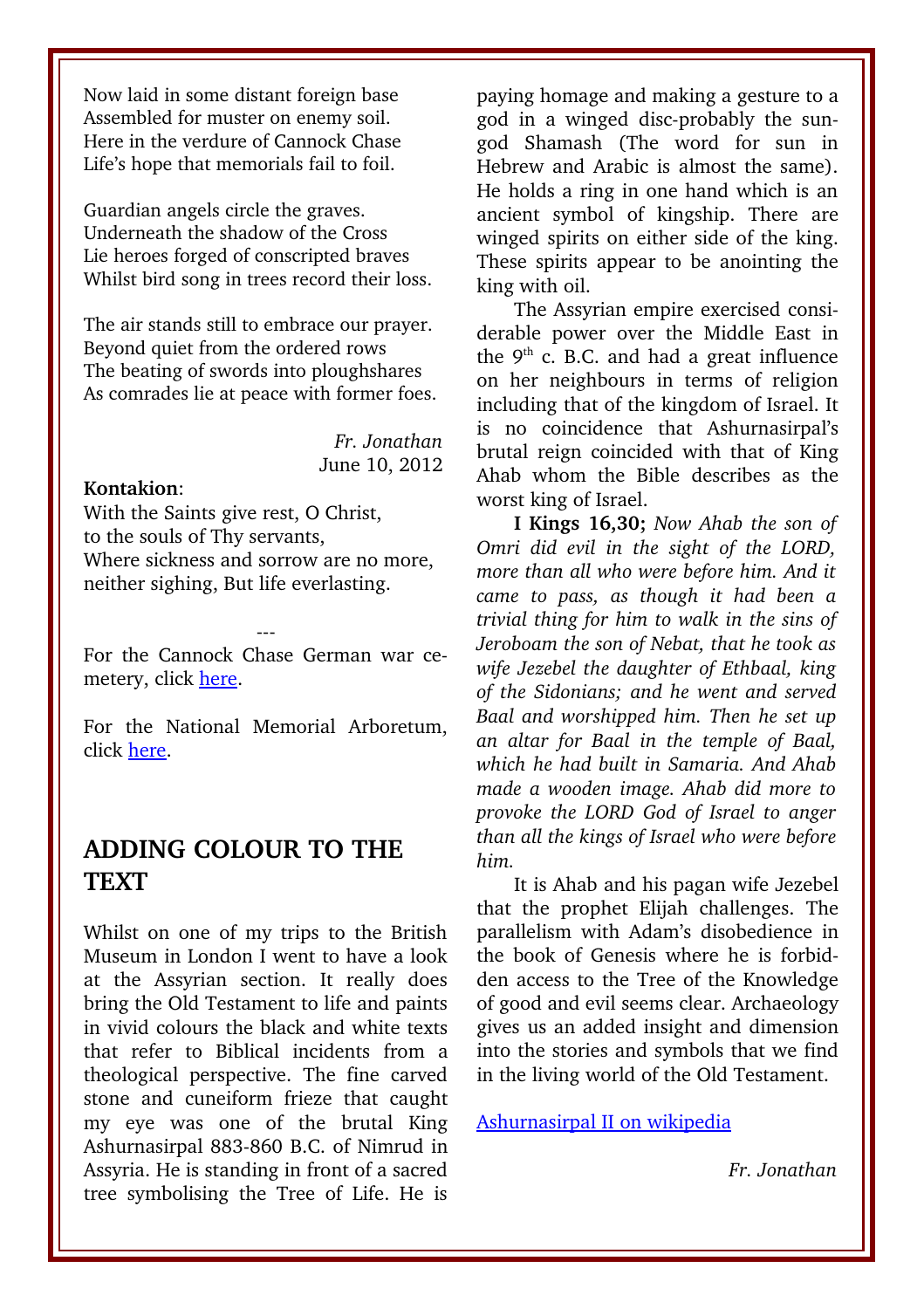#### **GLOSSARY OF ORTHODOX TERMS: J-**

JEW Originally one of God's chosen people who followed the covenant given to Moses by God. In the Old Testament, the Jews are (1) citizens of Judah; (2) the postexilic people of Israel; or  $(3)$  the worshipers of Yahweh. God chose the Jews to prepare the way for the coming of the Messiah, Jesus Christ, the Only Begotten Son of God. Through Christ the distinction between Jew and Gentile has been overcome, and all those who follow Him have become the true chosen people of God. See Acts 22:3; Rom. 1:16; 2:28, 29; Gal. 3:28; 1 Pet. 2:9.

JUDGMENT In the biblical sense, God's decision on the worthiness of one to enter heaven or to be condemned to hell. Following death, all will be judged, and Christ will return again to confirm that judgment. Because of sin, no one can earn a place in heaven by his own righteousness. However, through Christ, sin is forgiven and overcome, and those who have followed Him are granted a place in heaven. See Matt. 25:31 46; John 5:24; 16:8-11: Heb. 9:27: Rev. 20:11-15.

JUSTIFICATION The act whereby God forgives the sins of a believer and begins to transform him or her into a righteous person. No person can earn justification by works of righteousness, for justification is the gift of God given to those who respond to the gospel with faith. God also helps those who cooperate with His grace to become righteous. Saving faith is not mere belief but a commitment to Christ that is manifested by works of righteousness (see article, "Justification by Faith," at Rom. 5; Rom. 5:1, 2; Gal. 2:16; Phil. 2:12, 13; James 2:24).

Original text taken from [here.](http://www.antiochian.org/theology/glossary_of_orthodox_terminology.htm)



*Cosmas & Damian the Holy Unmercenaries*

#### **OLD STAVRONIAN CORNER**

We would like express our thanks to Joanna Nassiopoulou and her mother who have sent us some *komboskene* from Greece. May Christ our God give the blessing!

#### **MAJOR CELEBRATIONS THIS MONTH**

 *1 st July:* Cosmas and Damian the Holy Unmercenaries

 *2 nd July:* St. John Maximovitch, Bishop of Shanghai & Archbishop of San Fransisco; St. Juvenal, Protomartyr of America and Alaska

 *3 rd July:* St Germanus Bishop of the Isle of Man